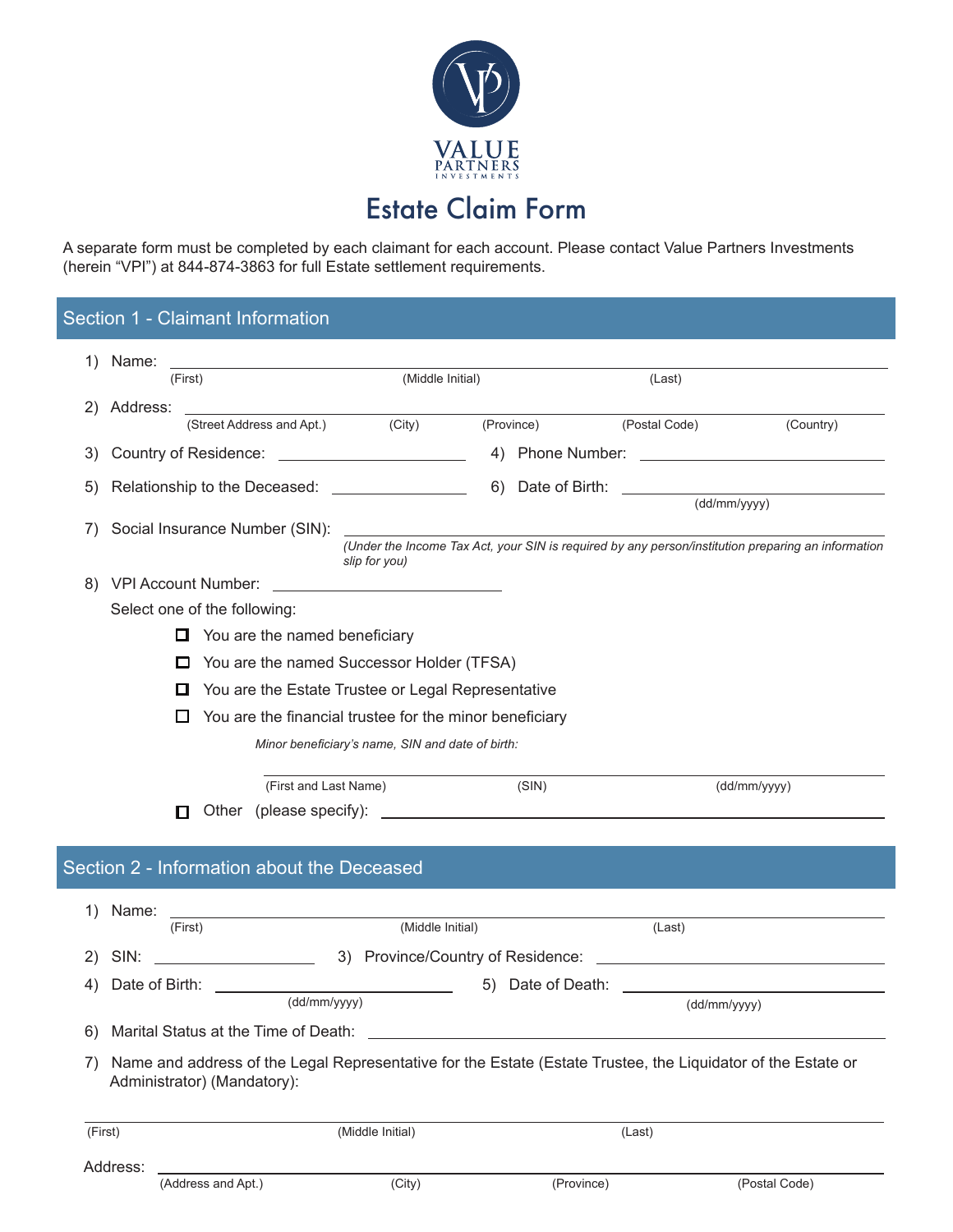# Estate Claim Form



## Section 3 - Direction (Payment Information)

### **A. Redeem Funds**

| <b>Eund Namo</b>                                                                                                                                                                           |                            | Eund No. | $\mathbf{C}$ | <b>EEL Salos</b>                                                                                                                                                                                                               |               | Gross Amount OD Dercontago |  |  |
|--------------------------------------------------------------------------------------------------------------------------------------------------------------------------------------------|----------------------------|----------|--------------|--------------------------------------------------------------------------------------------------------------------------------------------------------------------------------------------------------------------------------|---------------|----------------------------|--|--|
| Choose your Investments for the receiving account:<br>OR $\Box$ Transfer assets as is (in-kind)                                                                                            |                            |          |              |                                                                                                                                                                                                                                |               |                            |  |  |
| Receiving Account Holder's Name: __________________________________                                                                                                                        |                            |          |              | SIN: And the state of the state of the state of the state of the state of the state of the state of the state of the state of the state of the state of the state of the state of the state of the state of the state of the s |               |                            |  |  |
|                                                                                                                                                                                            | Transfer to a VPI account: |          |              | VPI Account Number:                                                                                                                                                                                                            |               |                            |  |  |
| <b>B.</b> Transfer*                                                                                                                                                                        |                            |          |              |                                                                                                                                                                                                                                |               |                            |  |  |
| Electronic Fund Transfer to bank account provided* (Please attach a copy of a void check)<br>*(wiring funds outside of Canada, please contact us for additional requirements and/or forms) |                            |          |              |                                                                                                                                                                                                                                |               |                            |  |  |
|                                                                                                                                                                                            | (Street Address and Apt)   |          | (City)       | (Province)                                                                                                                                                                                                                     | (Postal Code) | (Country)                  |  |  |
| Mailing Address:                                                                                                                                                                           |                            |          |              |                                                                                                                                                                                                                                |               |                            |  |  |
|                                                                                                                                                                                            |                            |          |              |                                                                                                                                                                                                                                |               |                            |  |  |

| <b>Fund Name</b> | Fund No. | <b>LSC</b> | <b>FEL Sales</b><br><b>Commission</b> | <b>Gross Amount OR Percentage</b> |      |
|------------------|----------|------------|---------------------------------------|-----------------------------------|------|
|                  |          |            | $\%$                                  |                                   | $\%$ |
|                  |          |            | $\%$                                  |                                   | $\%$ |
|                  |          |            | $\%$                                  |                                   | $\%$ |
|                  |          |            | $\%$                                  |                                   | $\%$ |

**If no Investment instructions are provided, the funds will be transferred as is (in-kind). Also note that Investment Application is required if account is new.**

 $\square$  Transfer Funds to another Financial Institution:

| In-kind                          | In-cash                                   |        | Institution: | <u> 1989 - John Stein, Amerikaansk politiker (* 1908)</u> |           |  |
|----------------------------------|-------------------------------------------|--------|--------------|-----------------------------------------------------------|-----------|--|
| Account Number:                  | <u> 1980 - Andrea Aontaithe ann an t-</u> |        |              |                                                           |           |  |
| Address:                         |                                           |        |              |                                                           |           |  |
|                                  | (Street Address and Apt)                  | (City) | (Province)   | (Postal Code)                                             | (Country) |  |
| Receiving Account Holder's Name: |                                           |        |              | SIN:                                                      |           |  |

### **C. Continue Original Investment Terms**

*Registered Retirement Income Fund (RRIF)*

Continue existing RRIF plan as successor annuitant (applicable only if surviving spouse is sole Beneficiary). Note: both surviving spouse and Estate Rep must complete a claim form (if applicable)

#### *Tax Free Savings Account (TFSA)*

□ Continue existing TFSA plan as successor holder (applicable only if surviving spouse is named Successor Holder).

□ Upon renaming, Transfer to existing TFSA Account